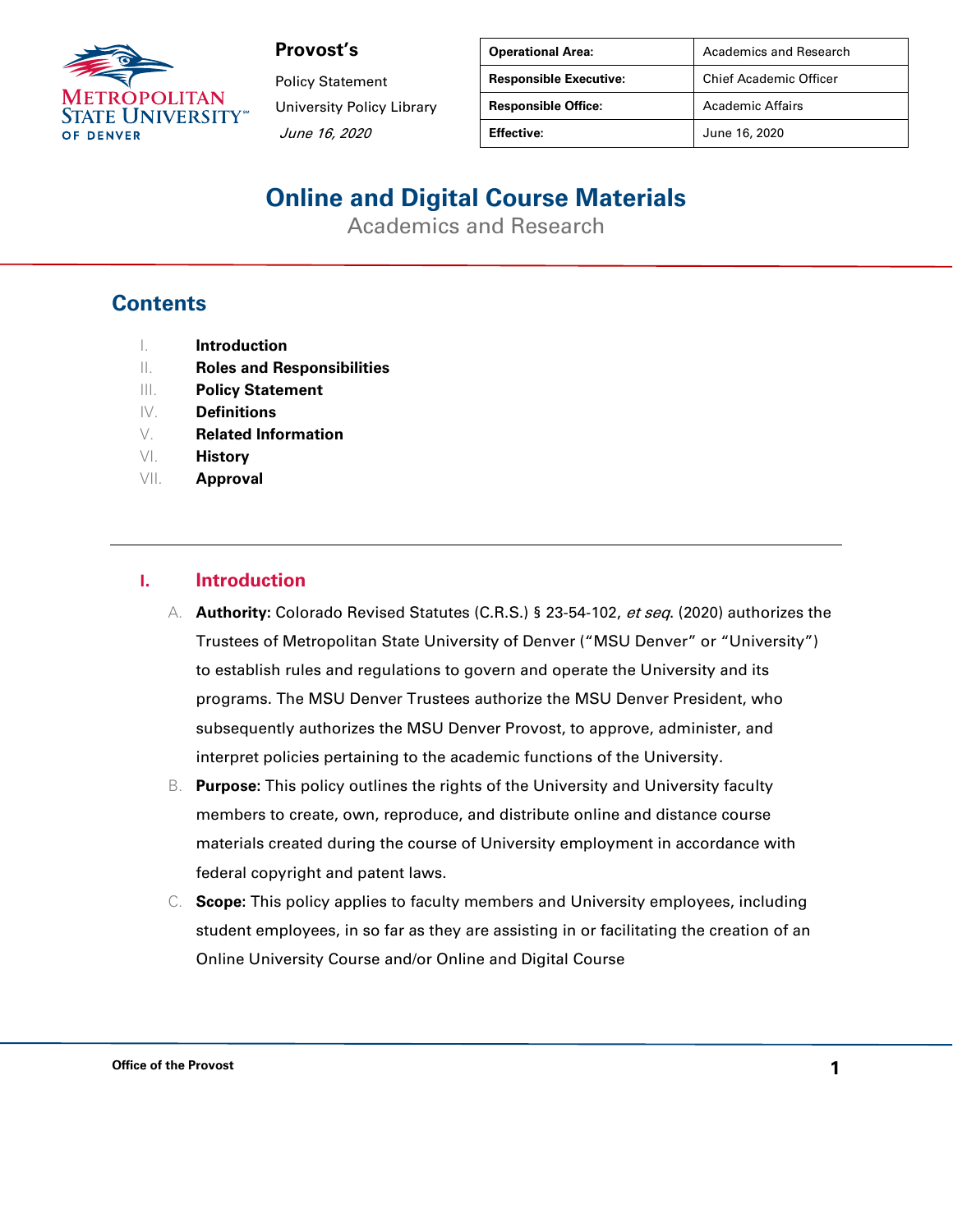

Policy Statement University Policy Library June 16, 2020

| <b>Operational Area:</b>      | Academics and Research        |
|-------------------------------|-------------------------------|
| <b>Responsible Executive:</b> | <b>Chief Academic Officer</b> |
| <b>Responsible Office:</b>    | <b>Academic Affairs</b>       |
| Effective:                    | June 16, 2020                 |

# **Online and Digital Course Materials**

Academics and Research

Materials.<sup>1</sup> This policy does not apply to students who are enrolled in an Online University Course and create materials that are distributed via the Digital Delivery Infrastructure as part of their participation in the course. $2$ 

- **II. Roles and Responsibilities**
	- A. **Responsible Executive:** Provost and Executive Vice President for Academic Affairs
	- B. **Responsible Administrator:** Associate Vice President for Online Learning
	- C. **Responsible Office:** Office of Academic Affairs
	- D. **Policy Contact:** Associate Vice President for Online Learning, 608-609-6033

#### **III. Policy Statement**

#### A. **Encouragement and Support for the Development of Online and Digital Course**

**Materials.** The University recognizes that accelerating development and deployment of digital learning technologies makes possible new approaches to teaching traditional, on-campus students and opens opportunities to reach new cohorts of nontraditional students. These students may interact with the University partially or exclusively through digital means. The development and management of sophisticated, online and

 $1$  Online and Digital Course Materials are defined as works created for or used in the teaching of an MSU Denver Online University Course.

 $<sup>2</sup>$  Ownership of materials created by students as part of their participation in a University course is articulated in</sup> the MSU Denver Board of Trustees' Intellectual Property Policy.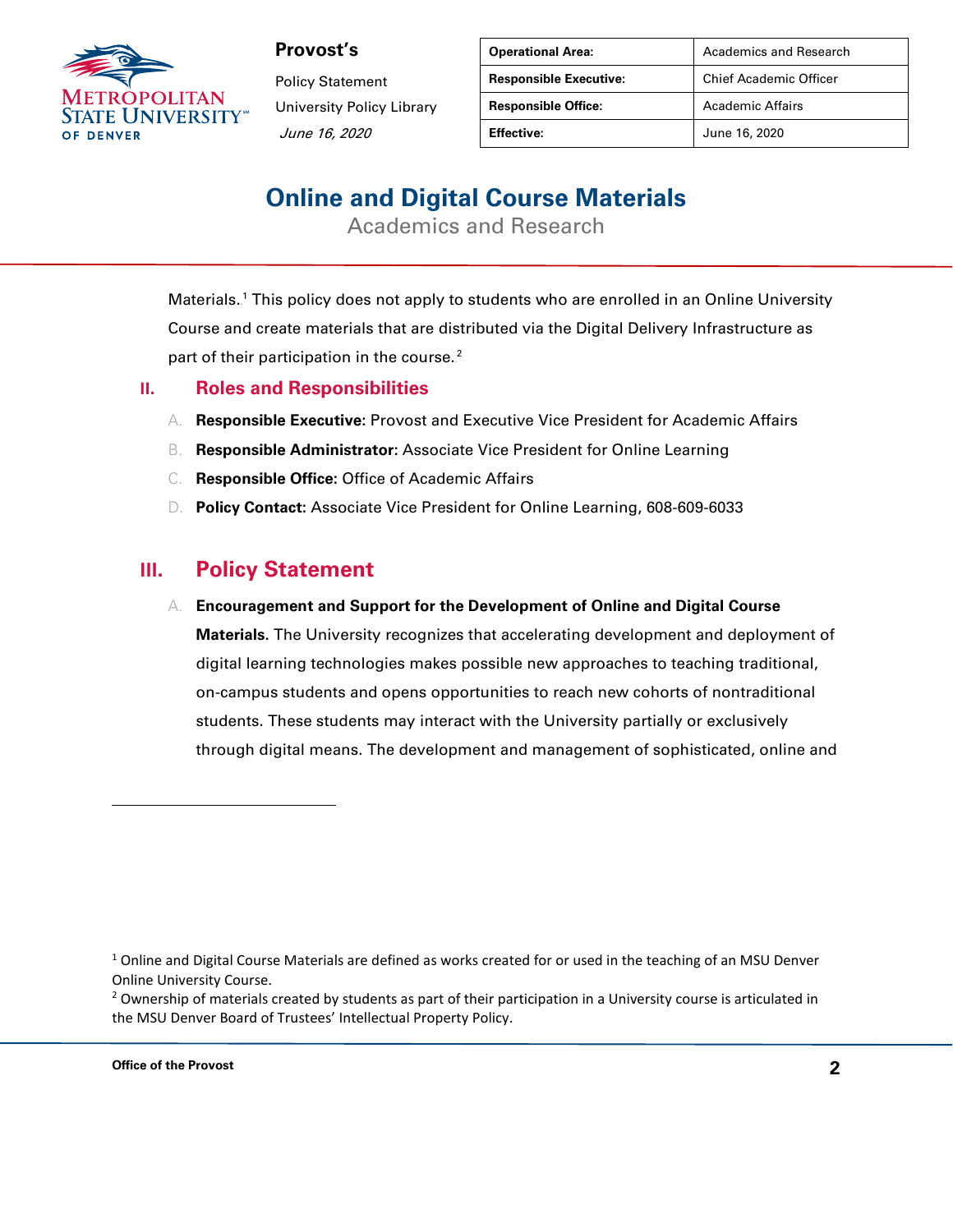

Policy Statement University Policy Library June 16, 2020

| <b>Operational Area:</b>      | Academics and Research        |
|-------------------------------|-------------------------------|
| <b>Responsible Executive:</b> | <b>Chief Academic Officer</b> |
| <b>Responsible Office:</b>    | Academic Affairs              |
| Effective:                    | June 16, 2020                 |

### **Online and Digital Course Materials**

Academics and Research

distance course materials requires the use of significant University resources, as well as substantial time and effort by faculty. In adopting this policy, the University seeks to promote the creation of online and digital course materials for the public good, to affirm the rights of faculty to their scholarly and creative works delivered through Online University Courses, to provide incentives through financial and design resources to develop Online University Courses in line with best practices, and to define the University's ownership and control of its digital, educational offerings.

- B. **Affected Courses and Instructional Methods.** Online collaboration tools and learning management systems are useful tools for traditional, face-to-face courses, and this policy is not meant to address all course materials made available online by faculty. The policy applies to existing instructional methods "Online," "Hybrid," and "Self-Paced Online." This policy does not apply to courses and instructional methods that use digital platforms for the sole purpose of sharing course materials. All courses not governed by this policy are governed by the Intellectual Property Policy.
- C. **Ownership.** Faculty members are the creator for online and digital course materials they create own the intellectual property in accordance with copyright law and standards of academic integrity.<sup>3</sup> Materials that are jointly created are fully owned by each creator. The Board of Trustees authorizes the President to establish University

<sup>3</sup> Faculty ownership of course materials is further articulated in the MSU Denver Board of Trustees' Policy on Intellectual Property.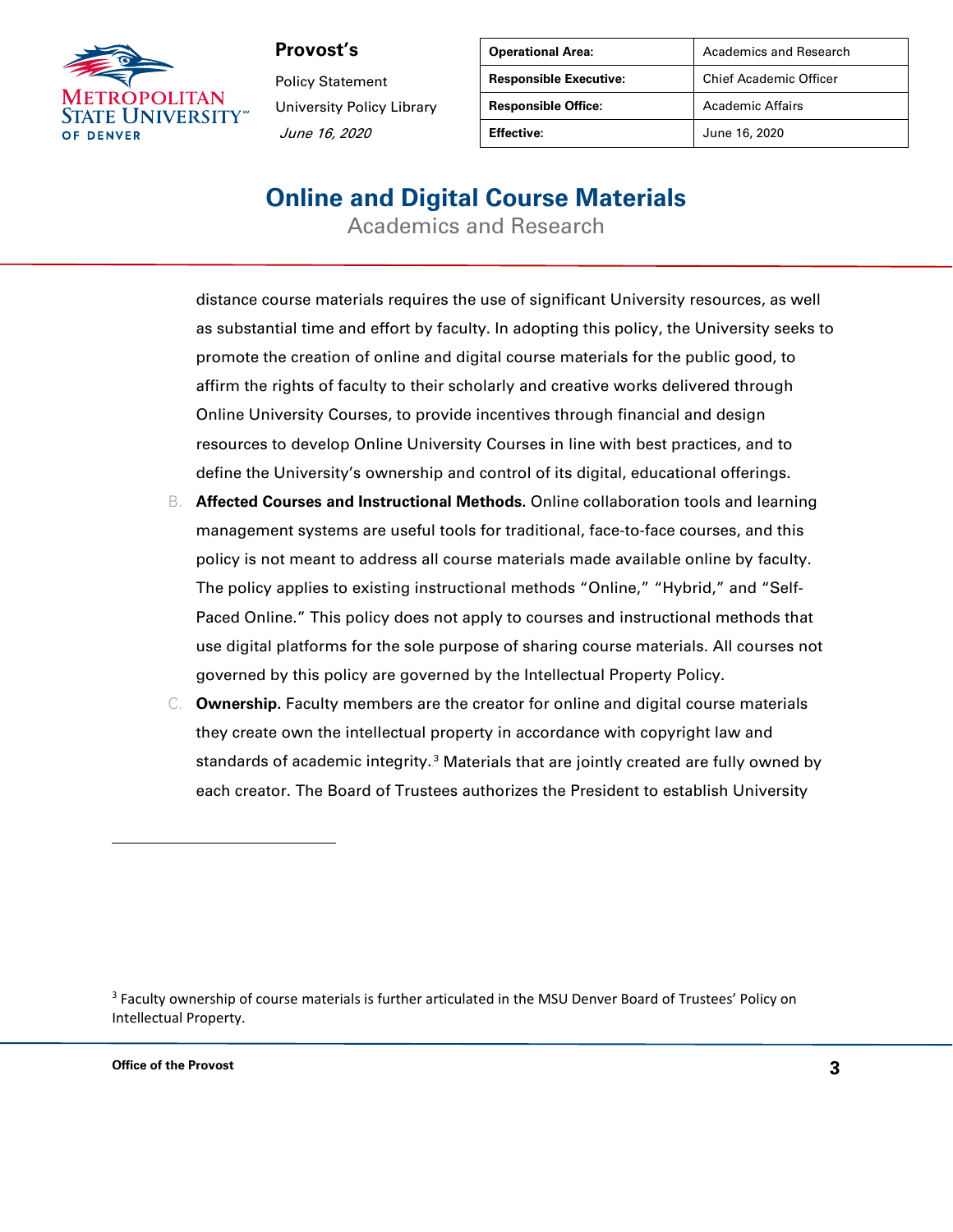

Policy Statement University Policy Library June 16, 2020

| <b>Operational Area:</b>      | Academics and Research        |
|-------------------------------|-------------------------------|
| <b>Responsible Executive:</b> | <b>Chief Academic Officer</b> |
| <b>Responsible Office:</b>    | <b>Academic Affairs</b>       |
| <b>Effective:</b>             | June 16, 2020                 |

### **Online and Digital Course Materials**

Academics and Research

contract terms with faculty who create Online University Courses that may be, in the President's judgment, financially prudent and consistent with University commitments and objectives.

- D. **Substantial Use of University Resources.**
	- a. When substantial University resources are used to develop online and digital course materials, the faculty member owns intellectual property rights throughout their employment at the University, and the University does not retain rights to usage of those materials during employment of the faculty member.<sup>4</sup> The faculty member may elect to allow other members of the faculty or staff to use their course materials at the faculty member's discretion.<sup>5</sup> When the faculty member concludes employment at the University, the University maintains a three-year, nonexclusive, royalty-free license to all course materials in order to continue offering the course.
	- b. When substantial University resources are not used to develop online and digital course materials, the faculty member's intellectual property rights are as outlined in the University's Intellectual Property Policy, and the University does not retain a nonexclusive, royalty-free license to use the online and digital

<sup>4</sup> If Substantial University Resources are used to produce a course jointly created by multiple faculty members, the licensure agreement should address the division of ownership.

<sup>&</sup>lt;sup>5</sup> However, the faculty member or staff who receives these materials may only further share the materials created by the original faculty member or members with the permission of the creator.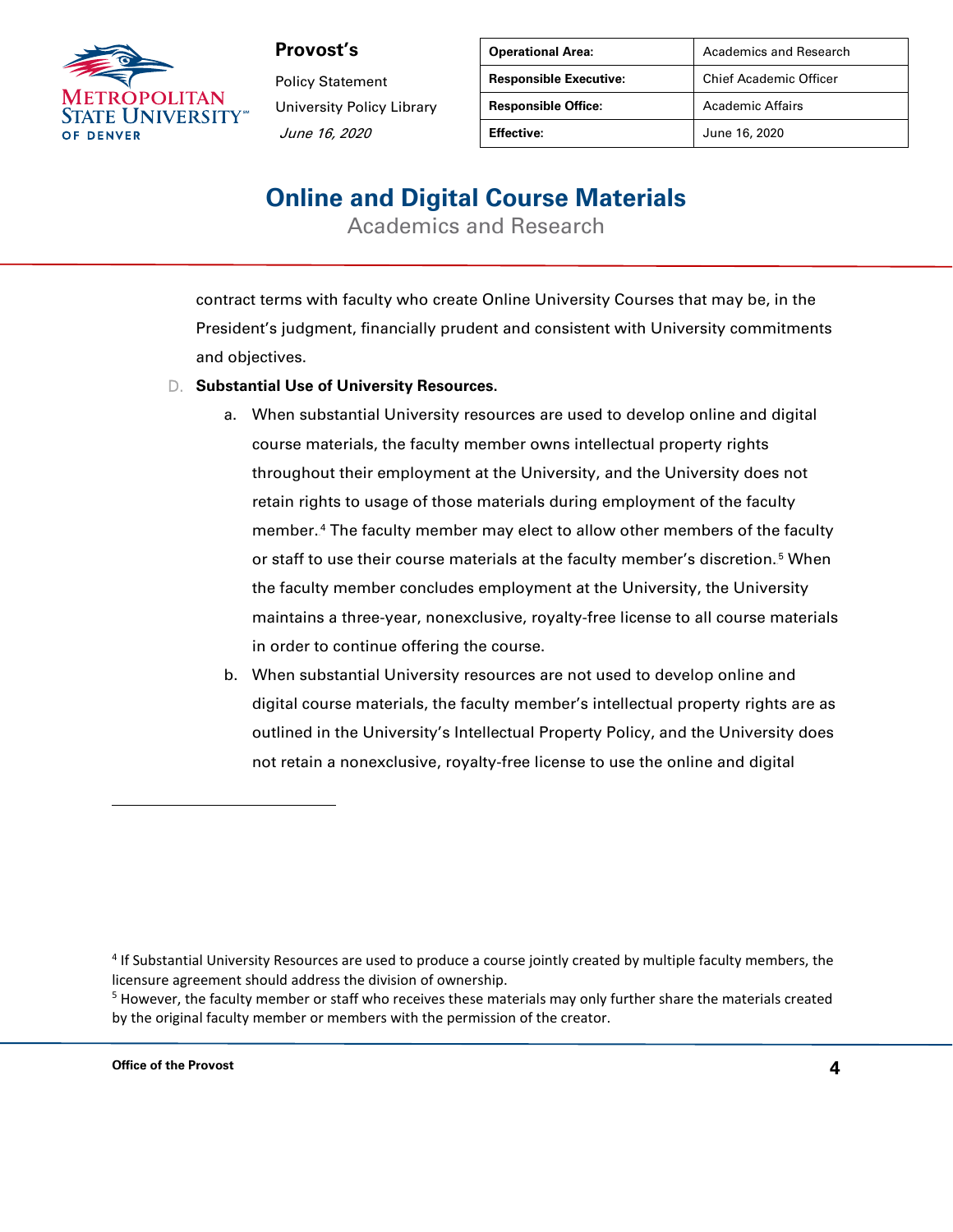

Policy Statement University Policy Library June 16, 2020

| <b>Operational Area:</b>      | Academics and Research        |
|-------------------------------|-------------------------------|
| <b>Responsible Executive:</b> | <b>Chief Academic Officer</b> |
| <b>Responsible Office:</b>    | Academic Affairs              |
| Effective:                    | June 16, 2020                 |

### **Online and Digital Course Materials**

Academics and Research

- course materials. The University does not retain the rights to use course materials created by the faculty member or members in the case of jointly created course materials. The University does retain the rights to use the digital delivery infrastructure, the course construct, $^6$  and third-party materials utilized within the online course.
- E. **New Online Course Development and Course Improvement Agreements.** Prior to the development of any new Online University Course that uses Substantial University Resources,<sup>7</sup> the University and faculty member or members must execute a course development agreement. Similarly, the University and faculty member or members must execute a course development agreement prior to the revision or enhancement of any existing online University course when Substantial University Resources are used. Agreements will include but not be limited to, development timelines, faculty and instructional design development expectations, the course's impact on the online University portfolio or program pathways, materials ownership, allowable use of online and digital course materials, substantial use of University resources, and faculty compensation. Agreements include department chair, dean, online learning administrator, and faculty member or members signatures to determine the deployment of University resources to develop online and digital materials.

 $6$  As defined in the definitions portion of this policy.

 $<sup>7</sup>$  As defined in the definitions portion of this policy.</sup>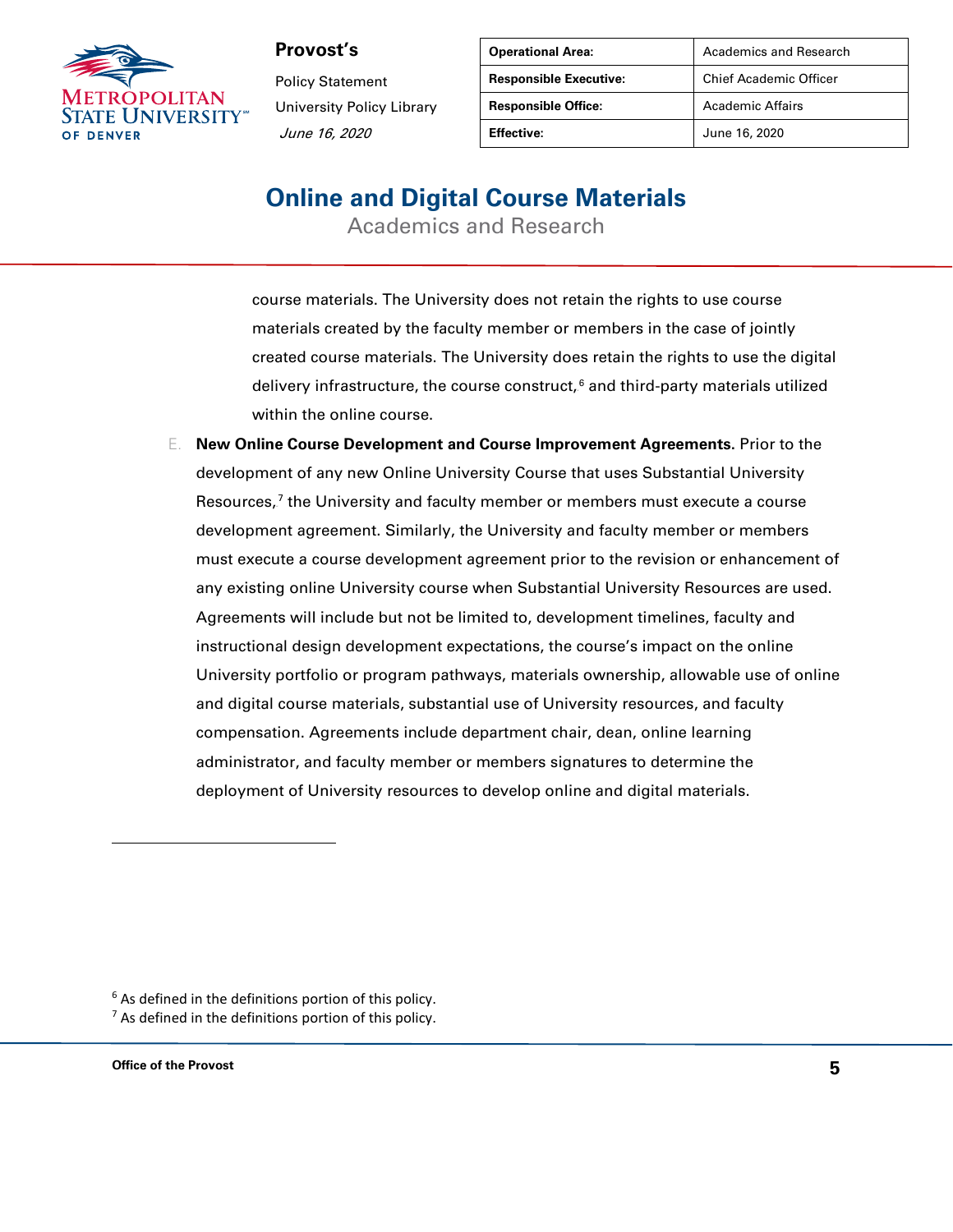

Policy Statement University Policy Library June 16, 2020

| <b>Operational Area:</b>      | <b>Academics and Research</b> |
|-------------------------------|-------------------------------|
| <b>Responsible Executive:</b> | <b>Chief Academic Officer</b> |
| <b>Responsible Office:</b>    | Academic Affairs              |
| <b>Effective:</b>             | June 16, 2020                 |

### **Online and Digital Course Materials**

Academics and Research

- F. **Rights of Faculty.** Regardless of the substantial use of University resources, faculty who create online and digital materials as set forth in this policy maintain the right to make derivative works; to be identified as the author of the materials, including the right to decide whether to allow their name to be displayed in association with the materials; to use the materials for teaching, scholarship, research and service; and to utilize those materials after leaving the University. After developing or enhancing an online course using University resources, a faculty member has the right to teach one section per semester when the course is offered as long as it is offered; however, the department chair may also place parameters on the mix of instructional methods faculty members are allowed to teach within a semester or academic year. Final authority for the assignment of courses remains with the appropriate Department Chair.
- G. **Rights of the University.** The University shall make no claim of ownership of online and digital course materials created without substantial use of University resources. When the University does not have a non-exclusive, royalty-free license to use the online and digital course materials but is obligated to offer additional sections of the course, the University may develop an additional version to meet student demand. The department chair maintains the right to assign instruction responsibilities for the first or subsequent sections to different faculty if the faculty member who developed the course using Substantial University Resources is unavailable or unable to teach those sections based on their teaching load and other contractual responsibilities. When the faculty member leaves the University and when Substantial University Resources were used in the development of online and digital course materials, the University three-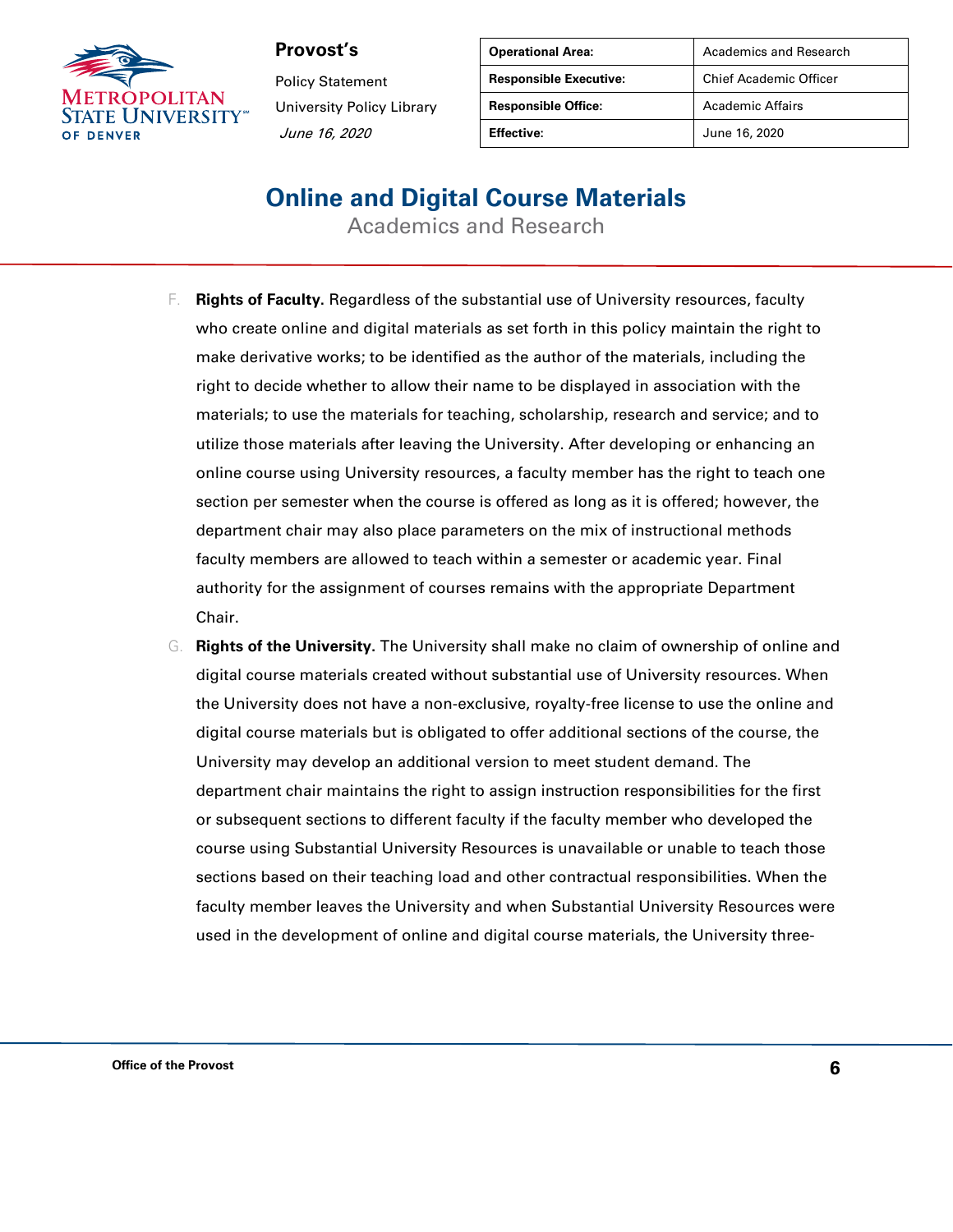

Policy Statement University Policy Library June 16, 2020

| <b>Operational Area:</b>      | Academics and Research        |
|-------------------------------|-------------------------------|
| <b>Responsible Executive:</b> | <b>Chief Academic Officer</b> |
| <b>Responsible Office:</b>    | Academic Affairs              |
| Effective:                    | June 16, 2020                 |

# **Online and Digital Course Materials**

Academics and Research

year, non-exclusive license to use, update, and market materials begins. $^{\rm 8}$  This license allows the University to continue to offer the course while it creates a new, online version before the three-year license lapses. The University maintains the right to archive Online University Courses to which it does not have a non-exclusive license to allow access to accreditors and future faculty who may use the course construct for other legitimate, educational uses.

#### **IV. Definitions**

- A. An **"Online University Course"** is a course in which instruction and interaction occurs via electronic transmission, correspondence, or within the University-licensed learning management system. An online course always includes online and digital course materials, the digital delivery infrastructure, the course construct, and may include third-party materials. This definition applies to a course, but does not apply to individual sections. This definition does not apply to courses that use digital platforms for the sole purpose of sharing course materials.
- B. **"Online and Digital Course Materials"** are electronically developed and published course materials for an MSU Denver course including a faculty-adapted syllabus and

<sup>&</sup>lt;sup>8</sup> If the Online University Course made using Substantial University Resources was created by multiple faculty members, the licensure agreement should address the initiation of the license if one but not all creators leaves the University.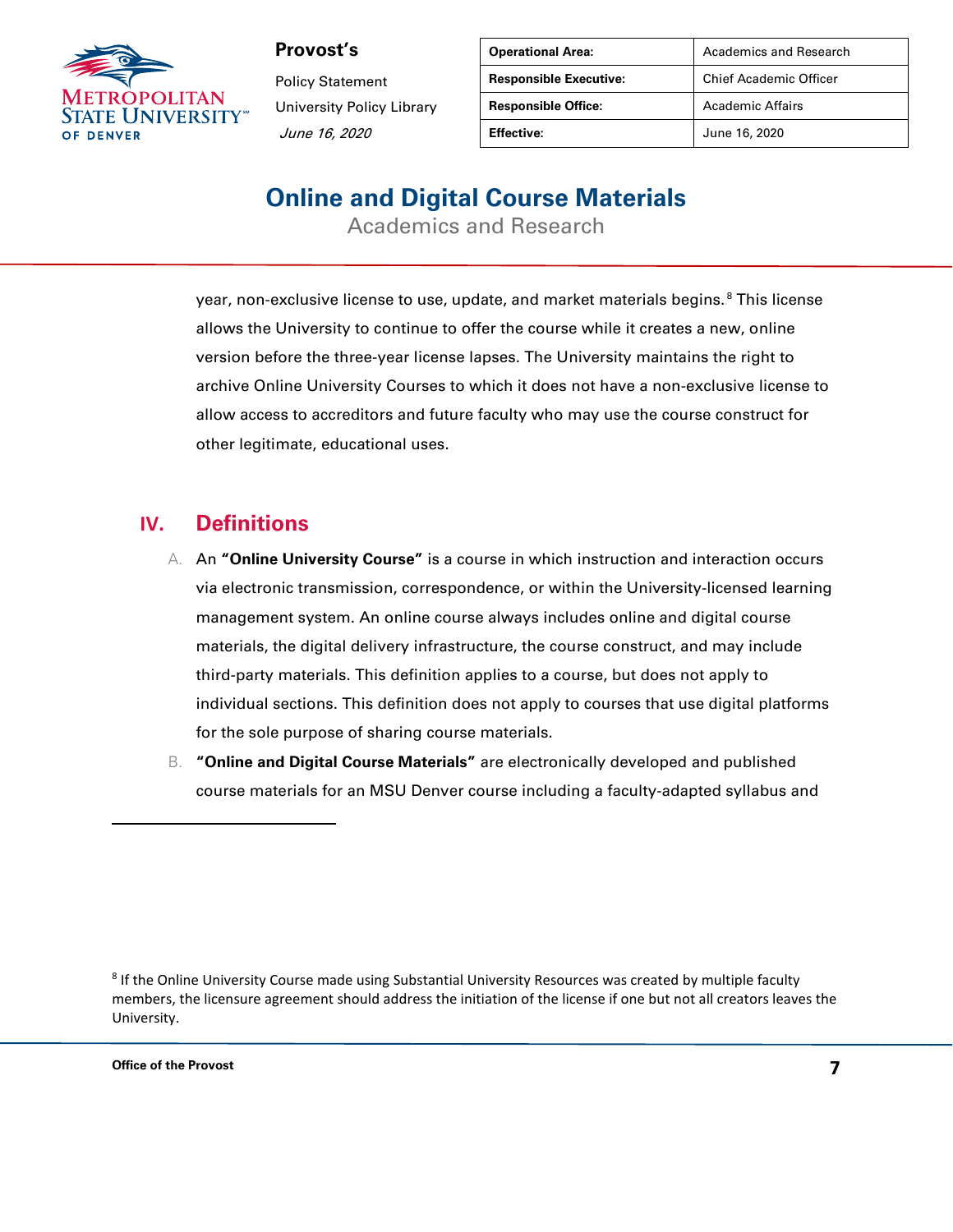

Policy Statement University Policy Library June 16, 2020

| <b>Operational Area:</b>      | Academics and Research        |
|-------------------------------|-------------------------------|
| <b>Responsible Executive:</b> | <b>Chief Academic Officer</b> |
| <b>Responsible Office:</b>    | Academic Affairs              |
| Effective:                    | June 16, 2020                 |

# **Online and Digital Course Materials**

Academics and Research

other course policy documents, lecture notes, discussion questions, topic notes, presentations, screencasts, videos, assignments, assessment tools, grade feedback or images used in the course.<sup>9</sup> In accordance with copyright law, Online and Digital Course Materials do not include materials created by a third party, including but not limited to materials produced by a textbook company or materials available for use under Creative Commons.

- C. **"Creator"** means the creator of intellectual property. Creator includes an inventor of a patentable invention, and an Author of a copyrightable work. For Intellectual Property, such as data, which may be neither copyrightable nor patentable, Creator includes those persons who make a significant intellectual contribution to creation of the intellectual property.
- D. **"Digital Delivery Infrastructure"** is defined as the software platform produced or procured by University staff for offering online University courses, the graphical interface, audio and video delivery systems, enhancement of visual content, and other delivery components.
- E. **"Course Construct"** is defined as the University software platform produced or procured by University staff for offering online University courses, the graphical

<sup>9</sup> Online and Digital Course Materials do not include items such as training materials, even if the materials are distributed and accessed via the University Digital Delivery Infrastructure. These materials are defined as "Works-Made-For-Hire" as defined in the University Intellectual Property policy.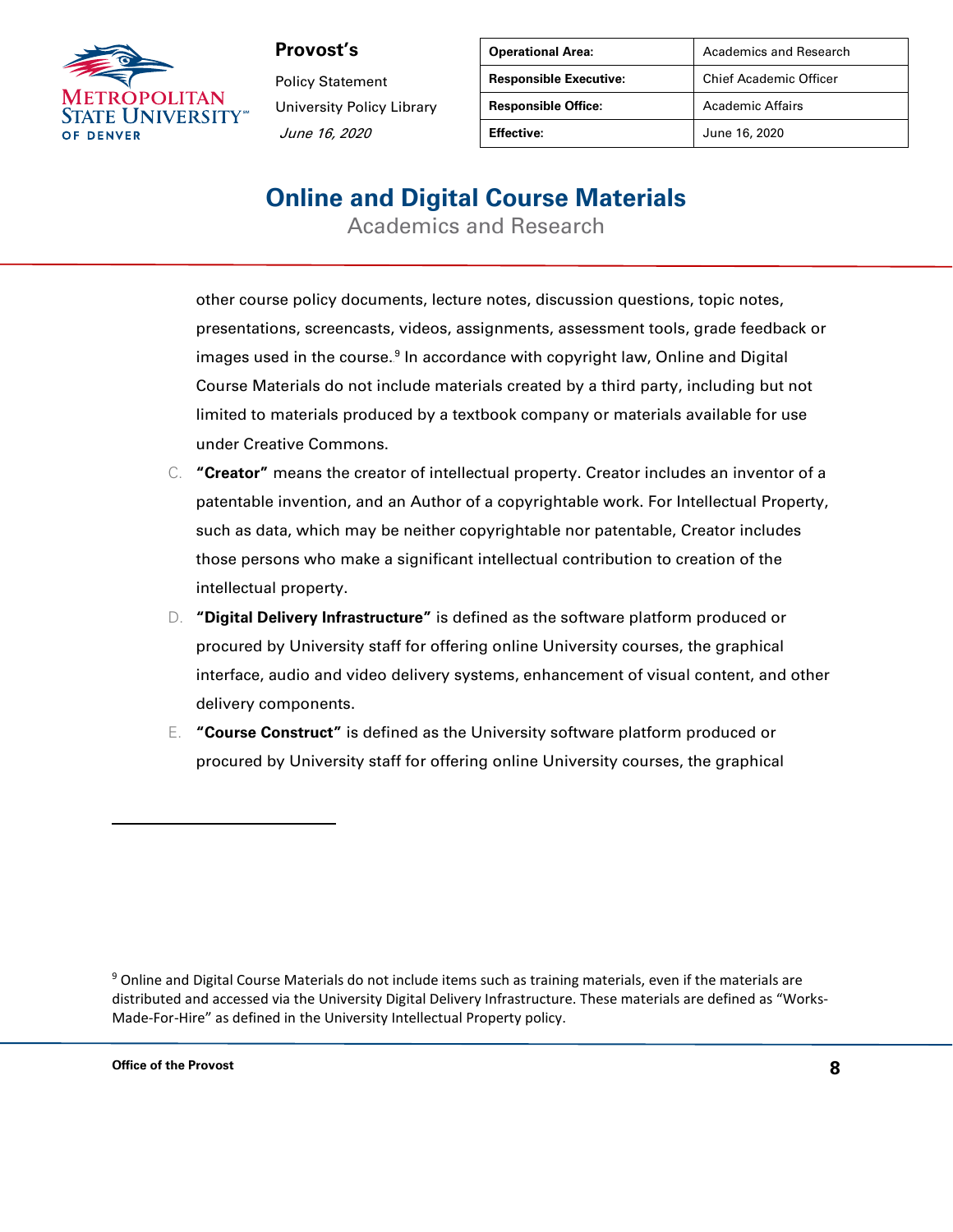

Policy Statement University Policy Library June 16, 2020

| <b>Operational Area:</b>      | Academics and Research        |
|-------------------------------|-------------------------------|
| <b>Responsible Executive:</b> | <b>Chief Academic Officer</b> |
| <b>Responsible Office:</b>    | <b>Academic Affairs</b>       |
| <b>Effective:</b>             | June 16, 2020                 |

# **Online and Digital Course Materials**

Academics and Research

interface, audio and video delivery systems, enhancement of visual content, and other delivery components.

- F. **"Third-Party Materials"** is defined as academic content owned by third parties, including but not limited to publishers, used in an online University course by agreement with the third party.
- G. **"Substantial Use of University Resources"** is defined as the use of MSU Denver instructional design team expertise and financial compensation beyond salary and benefits for the development of new or existing digital materials. Substantial Use of University Resources does not apply to trainings or compensation provided to all faculty, such as preparation to use a new learning management system, and is only applicable when a course development agreement between the University and the Creator has been finalized.

### **V. Related Information**

- A. MSU Denver Board of Trustees' Intellectual Property Policy
- B. MSU Denver Board of Trustees' Academic Freedom Policy
- C. AAUP Statement on Online and Distance Education [https://www.aaup.org/report/statement-online-and-distance-education]
- D. AAUP Statement on Faculty Rights and Responsibilities in Distance Learning [https://www.aaup.org/faculty-rights-and-responsibilities-distance-learning-2000]

#### **VI. Policy History**

- A. **Effective:** June 16, 2020
- B. **Enacted**: March 18, 2020